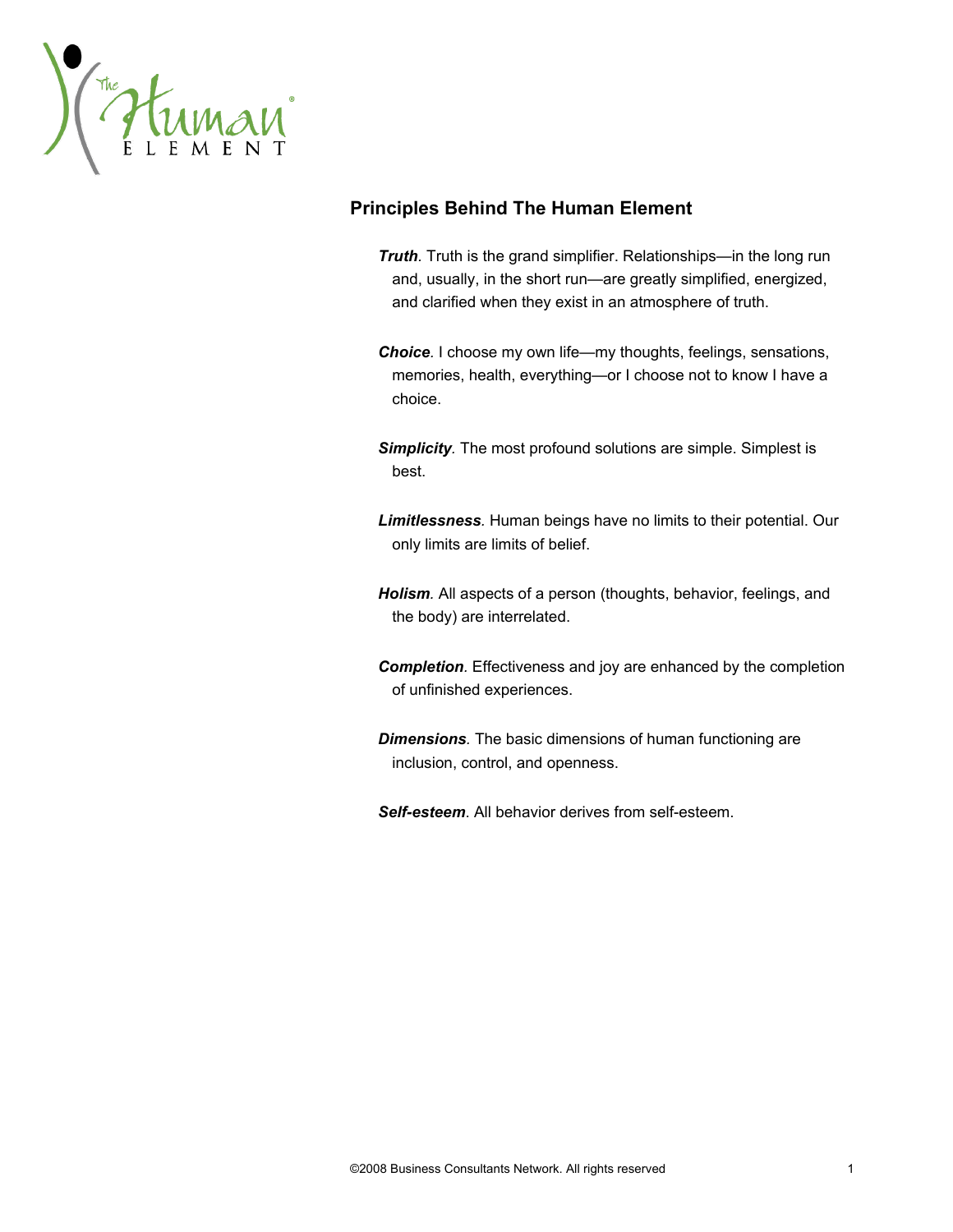

# **Truth**

## **Definition**

Truth is the grand simplifier. Relationships—in the long run and, usually, in the short run—are greatly simplified, energized, and clarified when they exist in an atmosphere of truth.

## Implications

- Feelings and opinions are best expressed directly
- It is important to confront issues directly. This usually takes the form of stating the obvious or expressing feelings.
- Small bits of untruth or ignoring something important is what makes us ineffective as facilitators and as people

## Incorporated into the design of The Human Element by:

- Using the Levels of Openness and Listening and First-Truth-First
- Using multiple sources of awareness throughout (self-perception, instruments, imagery, feedback, physical activities)
- Using the word "control" in the theory and instruments. Because this is often a provocative word, it prompts people to explore their feelings in more depth as opposed to the word "influence."
- Using numbers in instruments, feedback, and the Team Compatibility Index. These help people be more truthful.
- Using the six point scale in the instruments (from Disagree to Agree). By having an even number of choices, respondents cannot take a middle, neutral, position.

- The goal is to eliminate ways for people to avoid the truth. This often looks like putting people on the spot. For example, "If you had to give two answers and the first was 'I don't know,' what would the second be?"
- Have participants answer each other wherever possible instead of giving answers as the facilitator. The more participants are put in a position where they have to move the process along by telling their own truth, the more they will learn about truth telling.
- Promote direct interaction among group members. Talking *about* one another creates triangulation, talking *to* one another promotes dialogue.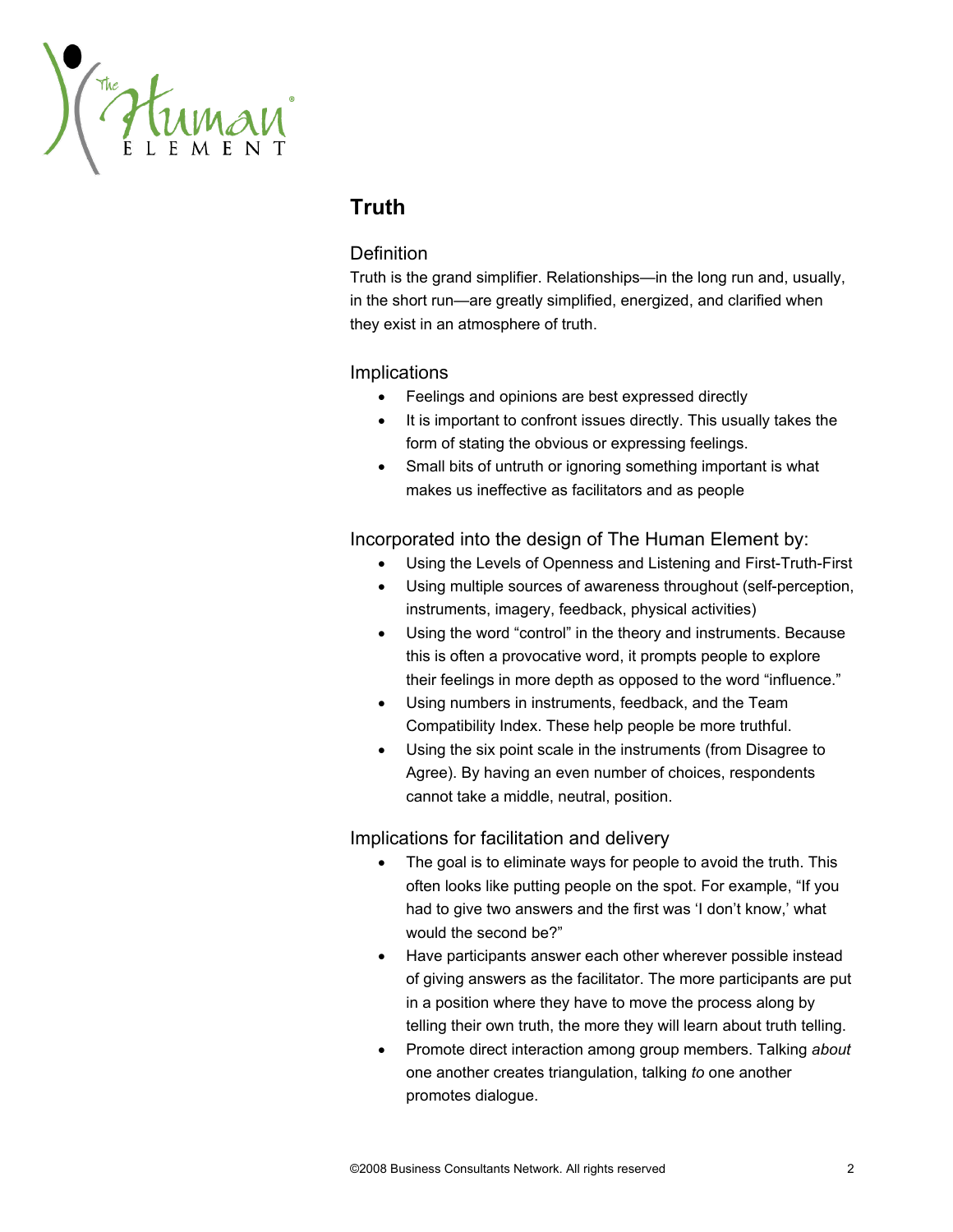THE HUMAN

# **Choice**

#### **Definition**

I choose my own life—my thoughts, feelings, sensations, memories, health, everything—or I choose not to know I have a choice.

#### **Implications**

- Helping people see the choices they have available is key
- Choice principle works by confronting people with the extremes, "I choose everything" to "I choose nothing" and letting people decide where along the continuum they actually are.
- Exploration—allowing people to discover their own choices works better than best practices or telling people the "right way".

#### Incorporated into the design of The Human Element by:

- Making the entire workshop voluntary. This prompts people to choose their own level of participation and to notice the consequences of their choices.
- Using the concept of *useful verses not useful*. By prompting people to evaluate their outcomes in this way, any personal judgments they have (right/wrong, good/bad) become more clearly seen as their own choices
- Offering the extremes to explore in the physical activities (microlabs). For example, the dominance line is presented as two extremes, dominant and submissive. People then place themselves.

- Illustrate extremes to help people clarify choices
- Dichotomize decisions—show two opposites—helps to illustrate choices. For example, "Are you angry or sad?"
- Trust the process. People will learn the most if they discover the payoffs and consequences of their behaviors themselves and have to deal with them.
- Support people's choices not to participate as much as you support their choices to participate.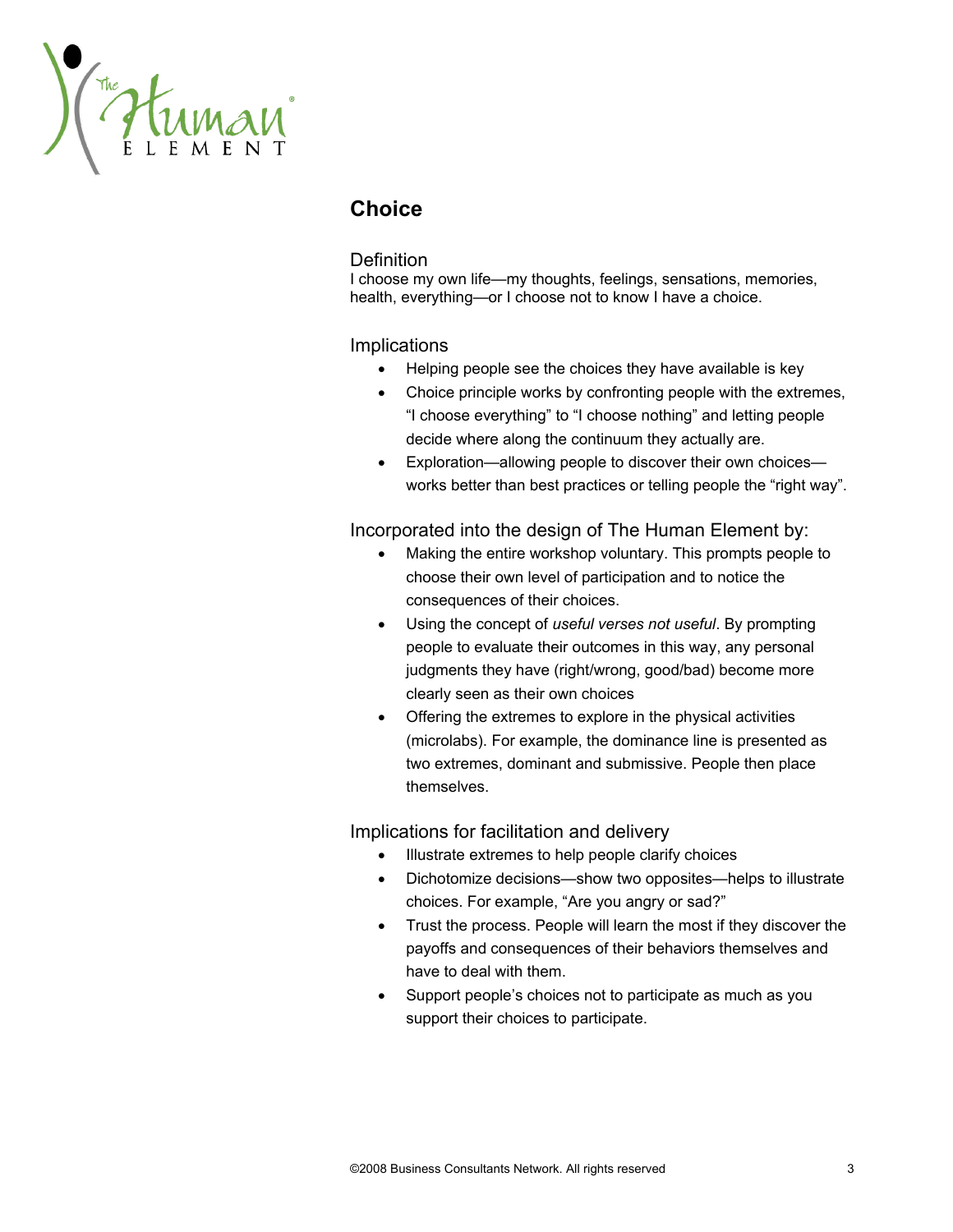The HUMAN

# **Simplicity**

## **Definition**

The most profound solutions are simple. Simplest is best.

## Implications

- Simple is preferable to complex
- Bite sized pieces and step-by-step instructions work better than longer pieces. Lecturettes are easier for people to learn from than full lectures.
- Being precise—saying exactly what you mean and no more works better than talking longer, but not as clearly
- Asking simple questions, one at a time, works best

## Incorporated into the design of The Human Element by:

- Having a single, specific purpose for each activity in the workshop. The purpose of each activity is crucial to know in order to run it most effectively. For example, the purpose of the imagery activities is to get unconscious right-brain material into consciousness. There is no need to analyze the information until later activities.
- Using FIRO theory throughout. Having one integrated model to explain individual, team, and organization function is easier than several models.

- Keep the pace of the workshop crisp. This way each piece remains simple, clear, and easily understandable.
- Present the minimum amount of intellectual material and theory needed to drive experiential learning and no more. It is often tempting to go into more detail than is necessary to show competence as a facilitator.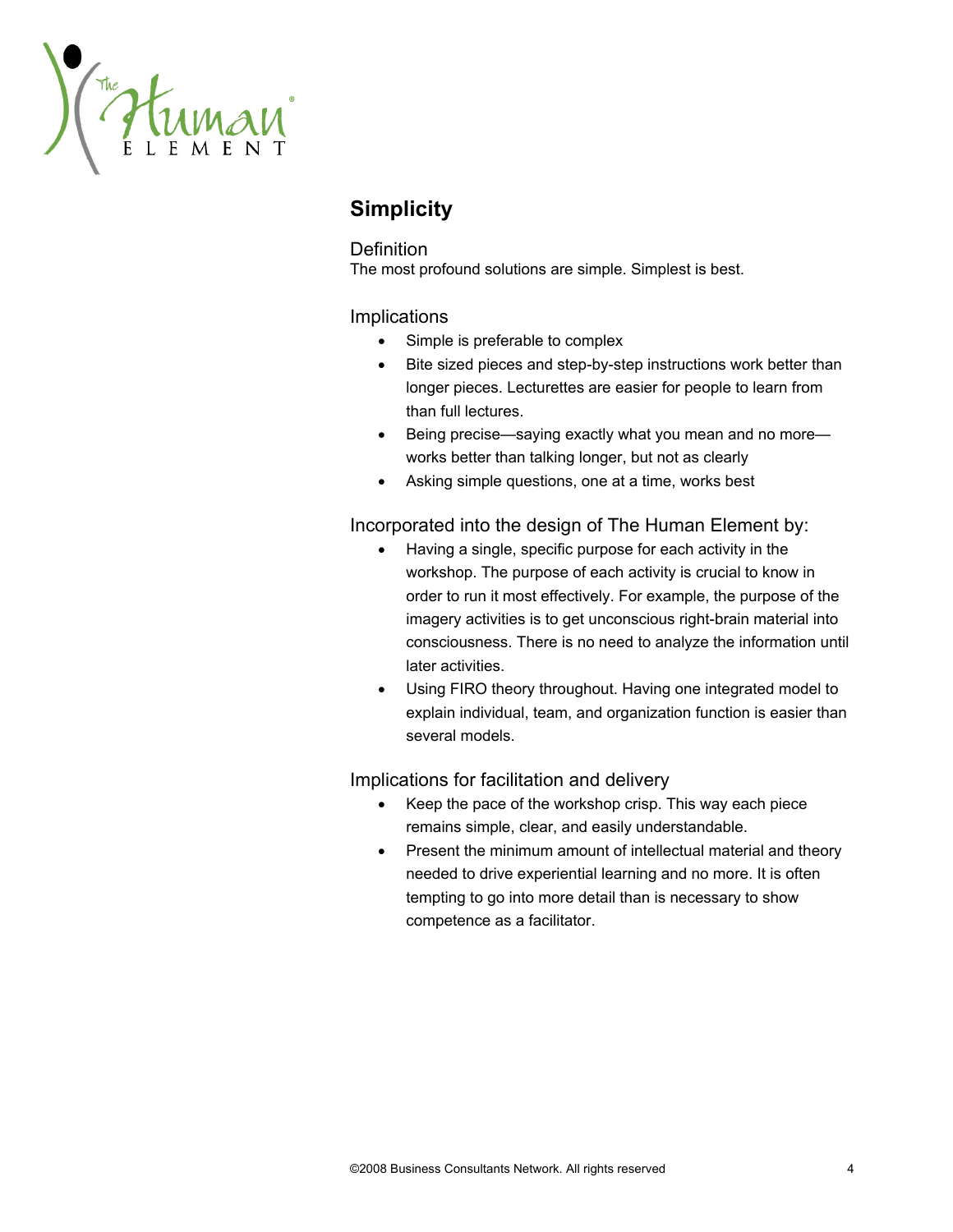The HUMAN

# **Limitlessness**

#### **Definition**

Human beings have no limits to their potential. Our only limits are limits of belief.

#### Implications

- People are fully capable of taking care of themselves, even when they are going through difficulties
- When people are in situations where they can show their capabilities and are motivated to do so, they often will

Incorporated into the design of The Human Element by:

- Not including possible answers or interpretations for participants
- Not including descriptions which prompt interpretations in the instruments
- Incorporating self-esteem and health imagery which assumes it is possible to heal oneself

- Treat people as competent and capable, by assuming they will take care of themselves
- Do not create dependency by helping them when they do not need it
- Model openness, honesty and awareness—walk-the-talk—in order to demonstrate belief that people can change in ways they previously thought impossible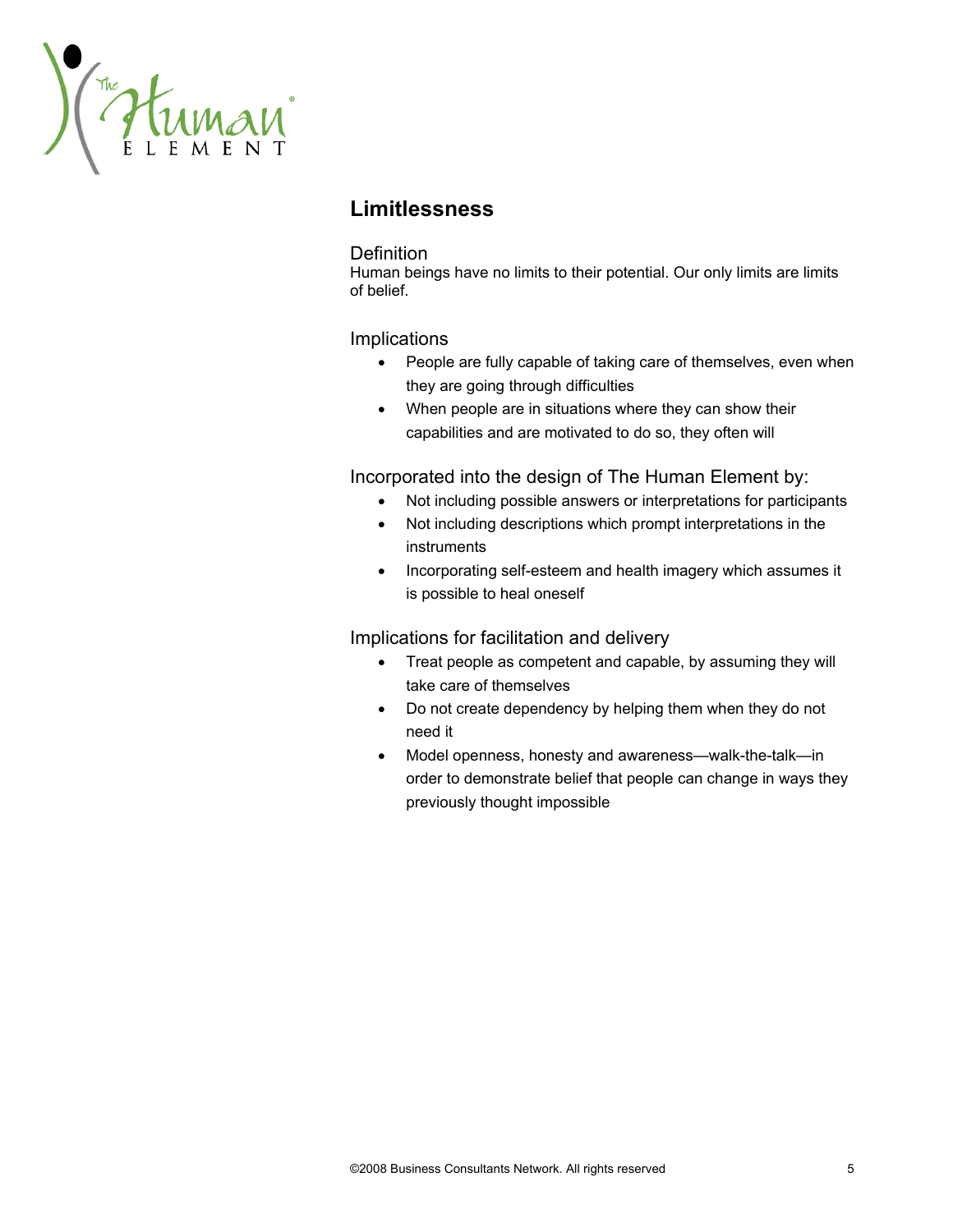The HUMAN

# **Holism**

#### **Definition**

All aspects of a person (thoughts, behavior, feelings, and the body) are interrelated.

#### Implications

- It is important to pay attention to body, mind, and emotions
- How the body, mind, and emotions interact and affect each other is a great source of information
- People learn more about human behavior and interactions with others than alone (holism of the group)
- Only using one form of input (e.g., lecture) will result in people losing energy and tuning out

#### Incorporated into the design of The Human Element by:

- Using multiple sources of awareness throughout
- Continually asking about the state of the body and emotions as well as the mind
- Always returning to the whole group at end of each activity
- Interpreting instrument scores in groups at the wall charts instead of individually
- Using a variety of activities that engage people mentally, emotionally, and physically

- It is useful to pay attention to people's thoughts, emotions, body states, and actions at all times
- It is useful to look for congruence or incongruence of thoughts, emotions, body state, and actions
- Have participants experience something directly before talking about it. They use more parts of themselves in an experiential activity than when talking. Talking will then round out understanding.
- It is important for participants to keep identification with the whole group, not subgroups